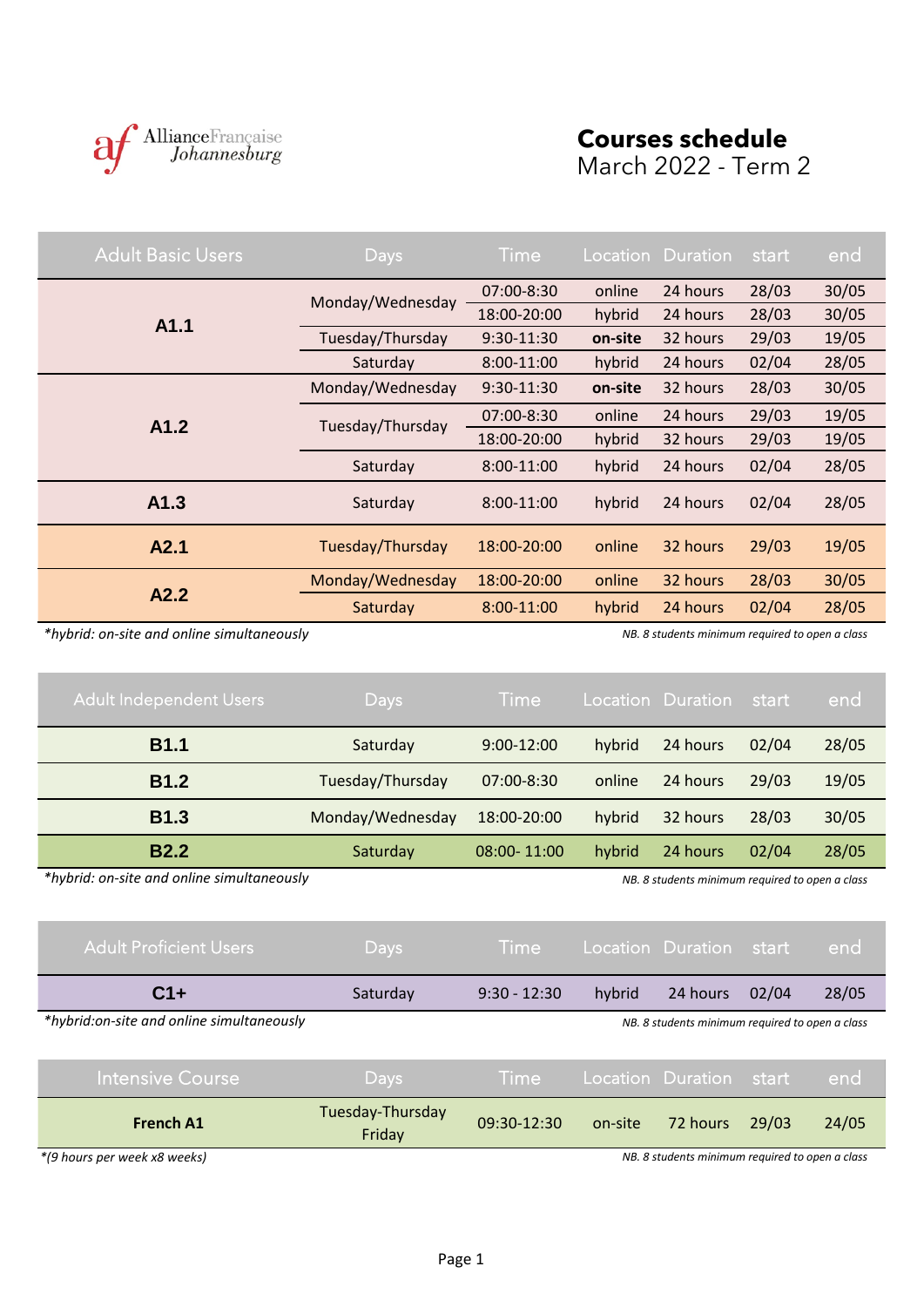| <b>Conversation Workshops</b> | Days      | <b>Time</b>     |         | Location Duration | start | end   |  |
|-------------------------------|-----------|-----------------|---------|-------------------|-------|-------|--|
| <b>Elementary</b>             | Thursday  | $17:00 - 18:00$ | hybrid  | 8 hours           | 31/03 | 19/05 |  |
| <b>Intermediate</b>           | Tuesday   | $17:00 - 18:00$ | hybrid  | 8 hours           | 29/03 | 17/05 |  |
| Expert (16h)                  | Wednesday | $09:30 - 11:30$ | on-site | 16 hours          | 30/03 | 25/05 |  |
| Expert (16h)                  | Wednesday | $18:00 - 20:00$ | online  | 16 hours          | 30/03 | 25/05 |  |
| Expert (16h)                  | Saturday  | $11:00 - 13:00$ | on-site | 16 hours          | 02/04 | 28/05 |  |
|                               |           |                 |         |                   |       |       |  |

 *\*hybrid: on-site and online simultaneously*

Ė

 *NB. 8 students minimum required to open a class*

| Grammar Workshop                           | Days      | Time :          |        | Location Duration start                         |       | end   |
|--------------------------------------------|-----------|-----------------|--------|-------------------------------------------------|-------|-------|
| <b>French Grammar Elementary</b>           | Monday    | 17:00 - 18.00   | hybrid | 8 hours                                         | 30/03 | 25/05 |
| <b>French Grammar Intermediate</b>         | Wednesday | $17:00 - 18.30$ | hybrid | 12 hours                                        | 28/03 | 30/05 |
| *hybrid: on-site and online simultaneously |           |                 |        | NB. 8 students minimum required to open a class |       |       |

| <b>DELF</b> preparation<br>Workshop                   | <b>Days</b>      | <b>Time</b>     |        | Location Duration | end<br>start                                    |  |
|-------------------------------------------------------|------------------|-----------------|--------|-------------------|-------------------------------------------------|--|
| A1/A2/B1<br>according to demand<br>8 students minimum | Tuesday-Thursday | $17:00 - 18:30$ | hybrid | 9 hours           | to be confirmed                                 |  |
| B2/C1<br>according to demand<br>8 students minimum    | Monday-Wednesday | 17:00 - 18:30   | hybrid | 12 hours          | to be confirmed                                 |  |
| $*$ hybrid: on-site and online simultaneously         |                  |                 |        |                   | NB, 8 students minimum required to open a class |  |

 *\*hybrid: on-site and online simultaneously*

 *NB. 8 students minimum required to open a class*

| Fun Friday (toddlers 3-6 y/o)    | Days     | Time            |         | Location Duration                               | start | end   |
|----------------------------------|----------|-----------------|---------|-------------------------------------------------|-------|-------|
| <b>French with Camembear (1)</b> | Friday   | $15:00 - 16:00$ | on-site | 8 hours                                         | 01/04 | 27/05 |
| <b>French with Camembear (2)</b> | Friday   | $16:00 - 17:00$ | on-site | 8 hours                                         | 01/04 | 27/05 |
|                                  |          |                 |         | NB. 8 students minimum required to open a class |       |       |
| French for Kids (7-9 y/o)        | Days     | <b>Time</b>     |         | Location Duration                               | start | end   |
| <b>French for Kids A1.1.1</b>    | Friday   | 15:00-17:00     | on-site | 16 hours                                        | 01/04 | 27/05 |
| French for Kids A1.1.2+          | Friday   | 15:00-17:00     | on-site | 16 hours                                        | 01/04 | 27/05 |
| French for kids (10-13 y/o)      |          |                 |         |                                                 |       |       |
| <b>French for kids A1.2.1</b>    | Friday   | $15:00 - 17:00$ | on-site | 16 hours                                        | 01/04 | 27/05 |
|                                  |          |                 |         | NB. 8 students minimum required to open a class |       |       |
| French For Teens (12-16 y/o)     | Days     | <b>Time</b>     |         | Location Duration                               | start | end   |
| <b>French for Teens A1.1.1</b>   | Saturday | $10:00 - 12:00$ | on-site | 16 hours                                        | 02/04 | 28/05 |

 *NB. 8 students minimum required to open a class*

**French for Teens A1.1.2** Saturday 08:00 - 10:00 **on-site** 16 hours 02/04 28/05 **French for Teens B2 +** Saturday 10:00 - 12:00 **on-site** 16 hours 02/04 28/05